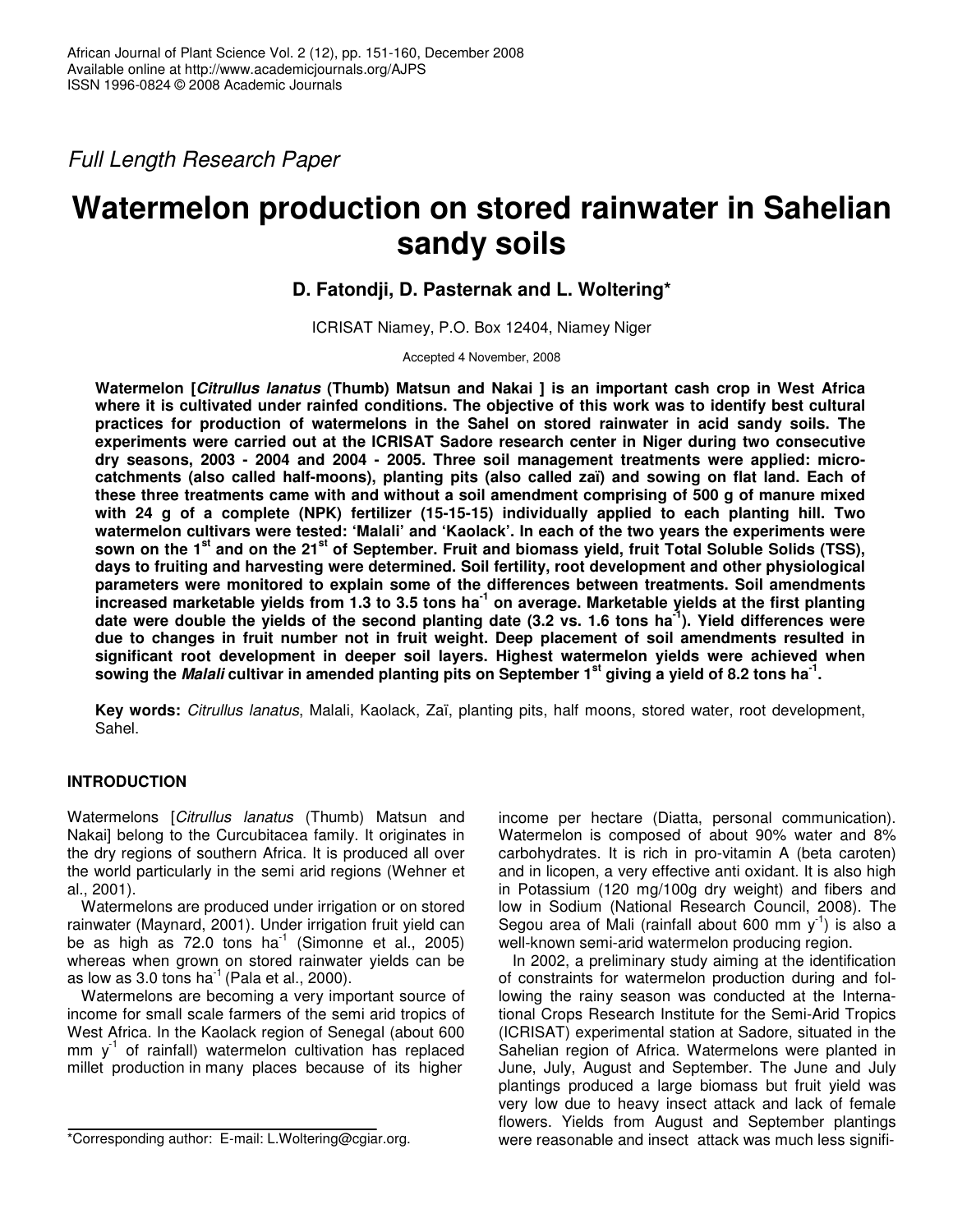cant. It was also noted that plants had a very small canopy with the exception of an area where there was a destroyed termite mound. This indicated that watermelons are highly sensitive to the low fertility of the Sahelian soil. These observations have led to the design of the trials reported in this paper where planting time, varieties and soil fertility effects were investigated. The objective of the experiment was to identify best practices for production of watermelons on stored rainwater.

#### **MATERIALS AND METHODS**

The experiment was conducted at ICRISAT Sadore research station in Niger (13°15'N, 2°17'E). The soil is classified as a sandy silicious isohyperthemic Psammentic Paleustalf (West et al., 1984). It belongs to the Labucheri type characterized by a high sand content, low native fertility with low organic matter and low cation exchange capacity that limits nutrient storage and water holding ability. These soils are generally very strongly acid to strongly acid, pH ranging from 4.5 to 5.2. Aluminum comprises a high percentage of the exchangeable cations (47%) stimulating Aluminum toxicity in many crops. Average annual rainfall is 560 mm that normally falls between June and September.

The field experiments were conducted in 2003 - 2004 and in 2004 - 2005 "dry seasons". In each year there were two planting dates; September 1<sup>st</sup> and September 21<sup>st</sup>. The following treatments were applied:

**Land management:** techniques comprised of sowing on flat ground, in planting pits and in micro-catchments or half-moons (Reij et al., 1996). Planting pits are called Zaï pits when amended with manure and are an indigenous technology developed by farmers of the Sahel to overcome problems of soil water infiltration and low fertility (Fatondji et al., 2006). Planting pits were 20 cm deep and 20 cm wide. The half-moon had a width and a length of 1.5 m. In 2003 the planting pits and half-moons were prepared during the first week of July whereas in 2004 these were prepared during the first week of August.

**Soil amendment:** comprised of adding to each planting hill 24 g of a complete fertilizer (15-15-15) containing 15% N, 6.5% P and 12.4% K giving a total of 60 kg ha<sup>-1</sup> of 15-15-15. In addition 500 g of composted cow manure was added to each planting hill giving a total of 1.25 tons ha<sup>-1</sup> of compost. The soil amendment treatment was compared with a zero amendment control. In the flat and the half-moon treatments soil amendments (compost and fertilizers) were applied to the surface and incorporated into the top 5 cm of the soil. Soil amendments were added to the bottom of the planting pit. During the rainy season prior to planting, the compost was covered (by erosion) with a 10 cm layer of sand.

**Two open pollinated watermelon cultivars:** were compared; "Malali" from Hazera company in Israel and "Kaolack" a cultivar from Senegal purchased from the Agrimex Company in Niger.

**Planting dates:** Superimposed on the above there were, in each of the two experimental years, two planting dates: September 1<sup>st</sup> and September 21st.

The 2004 trials were carried out in the same field as in 2003 trial using the same experimental layout.

The experimental design was a randomized complete block (RCBD) in four replications. Treatment combinations were Land

management x Soil amendment x Cultivar x Planting dates (3 x 2 x 2 x 2).

In each planting date there were 48 plots. Plot size was 100  $m^2$ . Field size for each planting date including borders was 6,000  $m^2$ . Watermelons were planted at a spacing of 2 x 2 m with 3 seeds per hole. When plants reached the two-true-leaves stage seedlings were thinned to one plant per hole.

Yield (marketable and non-marketable), number of fruits, leaves and stem dry weight, days to first fruit and harvest, TSS, soil chemical parameters (Total N and P-Bray) and root length were analyzed using the GenStat® release 9.1 (Lawes Agricultural trust 2006). Soil fertility was determined three times (2<sup>nd</sup> of August, 8<sup>th</sup> of November 2003 and 17<sup>th</sup> of January 2004) during the two years trial but only the results of the January 2004 sampling will be presented. Samples were taken from each soil management and amendment treatment in three replications. Samples were taken from the following depths: 0-10, 10-20 and 20-40 cm. Available P was determined using the Bray  $N^{\circ}$  1 method (Bray and Kurtz, 1945); total nitrogen was determined using the Kjeldahl method (Bremner and Mulvaney, 1982). To determine watermelon root length density samples were collected in mid-January 2004 in all treatments and replications to a depth of 200 cm at 20 cm intervals using the destructive method described in Manske (1997). Samples were collected with a metal frame measuring 20  $\times$  20  $\times$  10 cm from 0 – 20 cm. Below this depth, aluminum tube of 7.5 cm diameter as per the principle of the Viehmeyer tube (Viehmeyer, 1929) was used with the difference that in the present case, the soil was sandy and aluminum tube was sufficient to take the samples from deeper layers. The roots were washed, and root length was determined by the grid counting method (Newman 1966). The grid size of 2 x 2 cm was used for the coarse roots and 1 x 1 cm for the fine roots. The coarse roots were counted on a sub-sample of 2 g taken from the main sample. In the case of the fine roots, if the fresh weight of the total sample was more than 1 g, a sub-sample of 1 g was taken for the count. The samples were cut into small pieces of 1 cm and spread in the dish with a small amount of water. Specific root length was calculated from the counts.

Days to first fruit and dates to first harvest were determined in all treatments. Leaf and shoots biomass were determined at the end of the trial for each treatment in each of the two years.

To prevent soil moisture depletion by weeds the field was weeded throughout the rainy season (June-September). Firewood ash, a traditional insecticide, was sprinkled on the young plants once a week for the first four weeks after germination. Thereafter there was no need for applications of pesticides or fungicides.

First harvest took place about 100 days from sowing. In 2003 there were three harvest events for each of the two planting dates and in 2004 there were four.

At each harvest occasion fruit were separated into spoiled and marketable fruit. Fruit in each of the two categories were counted and weighed separately. The main reason for fruit spoilage was fruit cracking. In the last harvest all unripe fruit (spoiled and none spoiled) were counted, weighed and categorized as spoiled fruit.

Total Soluble Solids (TSS) of fruit flesh was measured with an Automatic Compensation Refractometer model ATC-1E (manufactured by ATAGO CO. LTD; http://nttlnet.ne.jp/atago/index.html) and was expressed as percentage of fresh fruit weight.

## **RESULTS AND DISCUSSION**

#### **Climate conditions**

Total annual rainfall in 2003 was 562 mm and in 2004 it was 507 mm slightly below the average for Sadore. In both years a significant amount of rain (110 – 112 mm)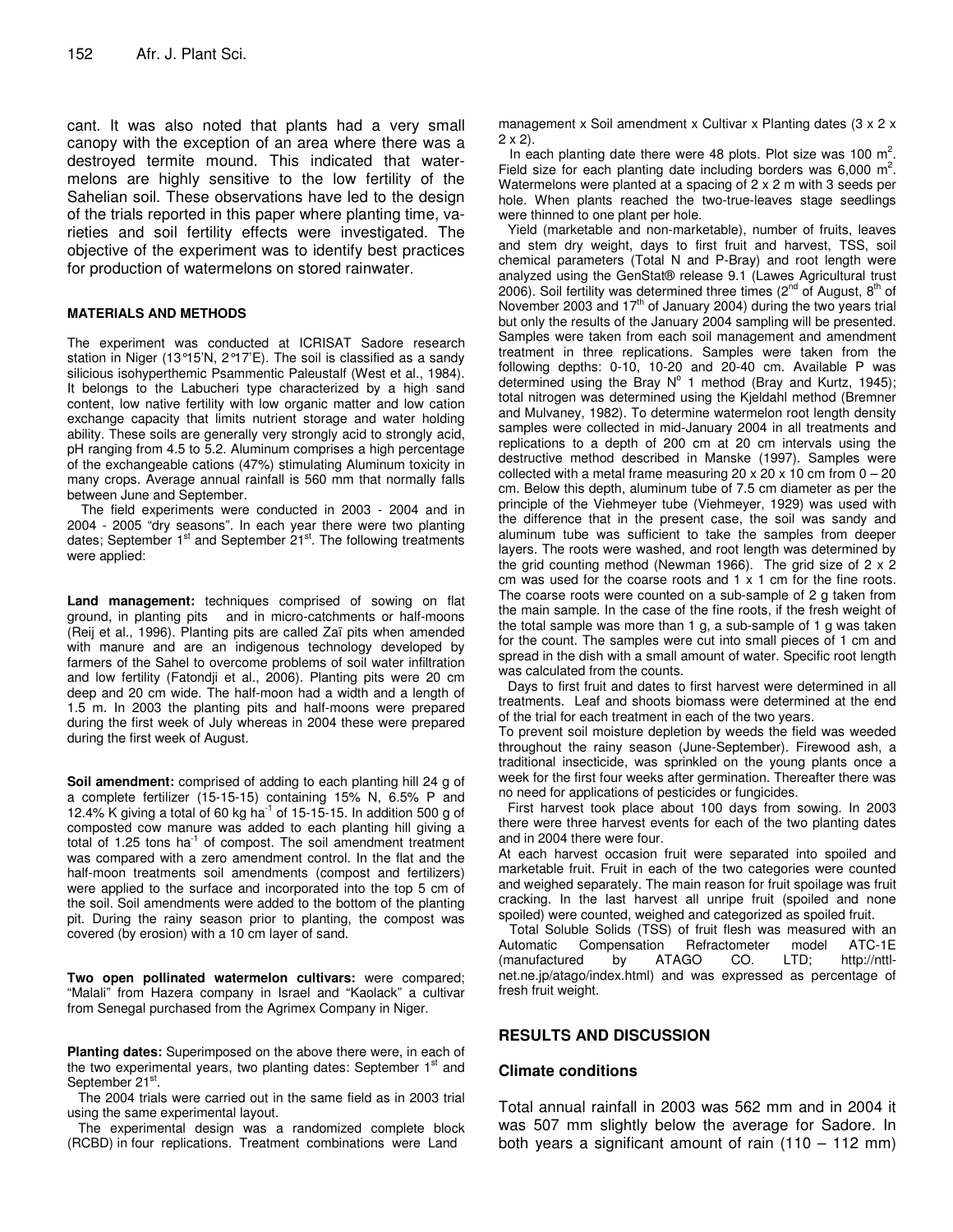

**Figure 1.** Daily rainfall at ICRISAT Sadore research station after first and second planting in 2003 (a) and 2004 (b)



**Figure 2.** Decadal maximum and minimum temperatures (°C) during 2003 - 2004 and 2004 - 2005

fell during the first three weeks after the first sowing. In both years showers fell at a frequency of 5 - 6 days (Figure 1) that probably ensured good germination and field establishment. There were however significant differrences in the amount of rain and in rain distribution following the second sowing. In 2003 there were three showers after the second sowing spaced over a period of 19 days with a total amount of 22 mm, whereas in 2004 there was only one single 9mm-shower after the second sowing (Figure 1).

Mean maximum and minimum growing season temperatures in both years were very similar (Figure 2) and probably could not account for yield differences between the years. The more favorable temperatures following the first sowing are probably another advantage of the early sowing date. Watermelons were able to develop, produce flowers and yield at daily maximum temperatures of 35 - 40 $\degree$ C showing that this is a highly heat tolerant species.

#### **Yield and yield components**

Land management, amendment, cultivars and sowing dates, significantly affected total and marketable fruit yield, fruit number and individual fruit weight (except for marketable fruit weight), but there were no significant differences between the years. There were significant interactions between land management and amend-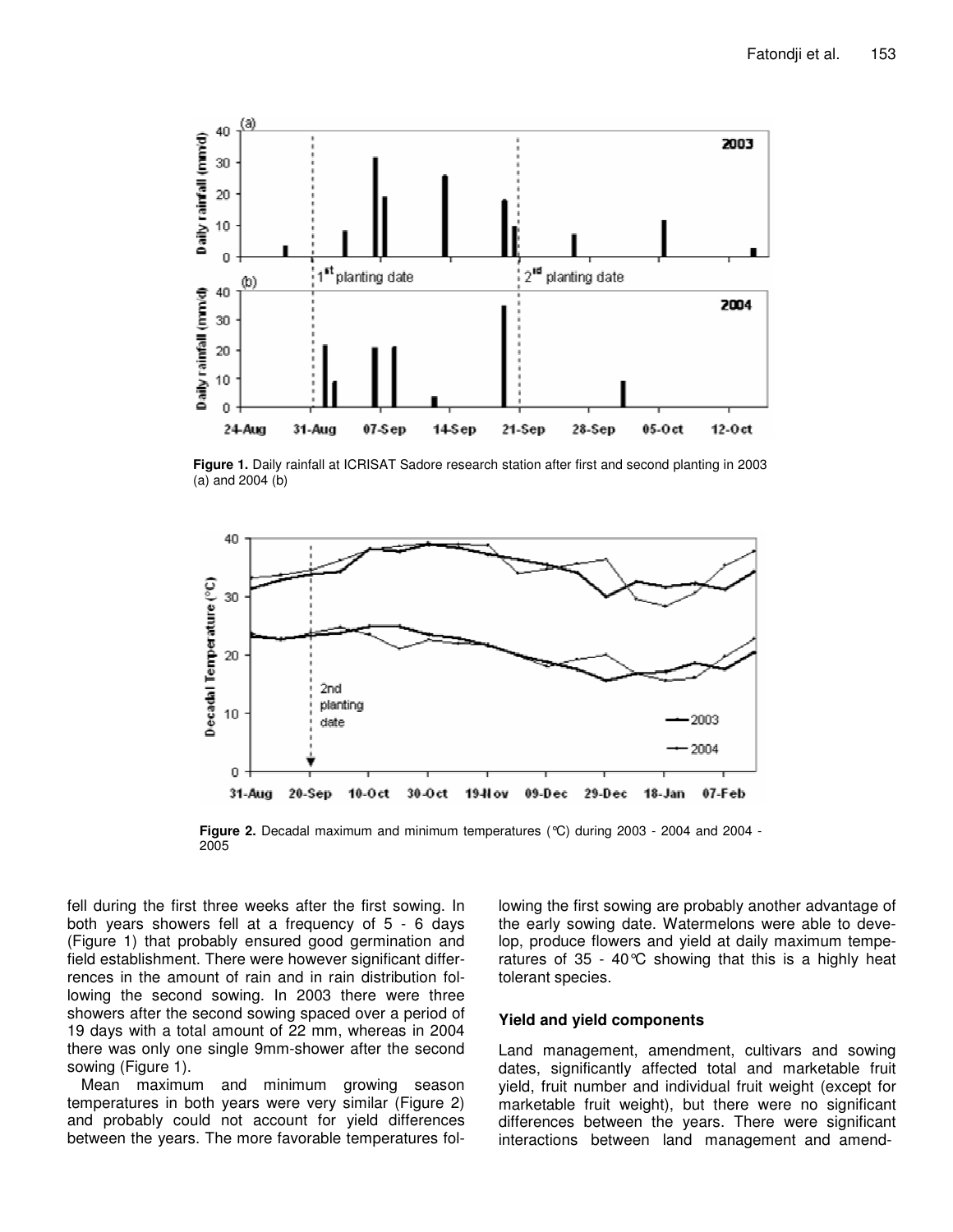|                      |                                      | <b>Marketable</b>                                 |                                     |                                      | Total                                |                                     |  |  |  |
|----------------------|--------------------------------------|---------------------------------------------------|-------------------------------------|--------------------------------------|--------------------------------------|-------------------------------------|--|--|--|
|                      | <b>Fruit</b><br>yield<br>$(kg ha-1)$ | <b>Fruit</b><br>number<br>(no. ha <sup>-1</sup> ) | <b>Mean fruit</b><br>weight<br>(kg) | <b>Fruit</b><br>yield<br>$(kg ha-1)$ | Fruit<br>number<br>(no. ha $^{-1}$ ) | <b>Mean fruit</b><br>weight<br>(kg) |  |  |  |
| Land management      |                                      |                                                   |                                     |                                      |                                      |                                     |  |  |  |
| Flat                 | 1,940                                | 933                                               | 1.96                                | 3,102                                | 2,695                                | 1.11                                |  |  |  |
| Planting pit         | 3,221                                | 1,181                                             | 2.31                                | 4,539                                | 2,808                                | 1.53                                |  |  |  |
| Half-moon            | 2,161                                | 863                                               | 2.26                                | 3,256                                | 2,283                                | 1.37                                |  |  |  |
| LSD (0.05)           | 457                                  | 139                                               | 0.27                                | 515                                  | 278                                  | 0.15                                |  |  |  |
| <b>Amendment</b>     |                                      |                                                   |                                     |                                      |                                      |                                     |  |  |  |
| Control              | 1,340                                | 643                                               | 1.84                                | 2,430                                | 2,222                                | 1.06                                |  |  |  |
| Compost + NPK        | 3,541                                | 1,342                                             | 2.52                                | 4,834                                | 2,969                                | 1.62                                |  |  |  |
| LSD (0.05)           | 373                                  | 113                                               | 0.22                                | 421                                  | 227                                  | 0.12                                |  |  |  |
| <b>Cultivar</b>      |                                      |                                                   |                                     |                                      |                                      |                                     |  |  |  |
| Kaolack              | 1,960                                | 798                                               | 2.00                                | 2,937                                | 2,329                                | 1.22                                |  |  |  |
| Malali               | 2,922                                | 1,186                                             | 2.36                                | 4,328                                | 2,861                                | 1.46                                |  |  |  |
| LSD (0.05)           | 373                                  | 113                                               | 0.22                                | 421                                  | 227                                  | 0.12                                |  |  |  |
| <b>Planting date</b> |                                      |                                                   |                                     |                                      |                                      |                                     |  |  |  |
| 1 <sup>st</sup>      | 3,291                                | 1,273                                             | 2.32                                | 4,490                                | 2,953                                | 1.46                                |  |  |  |
| $2^{nd}$             | 1,591                                | 711                                               | 2.03                                | 2,775                                | 2,238                                | 1.22                                |  |  |  |
| LSD (0.05)           | 373                                  | 113                                               | 0.22                                | 421                                  | 227                                  | 0.12                                |  |  |  |
| CV(%)                | 54                                   | 40                                                | 35                                  | 41                                   | 31                                   | 32                                  |  |  |  |

**Table 1.** Effect of land management, soil amendments, cultivar and planting date on watermelons yield and yield components over the two experimental years.

ment years and planting dates, amendment and planting date and cultivar and planting date.

Tables 1 - 5 give the watermelon yield and yield components as affected by the experimental treatments and analyze the four cases where interactions between treatments were significant.

As can be seen from Table 1 total and marketable fruit yield in the planting pits treatment was significantly higher than in the flat or in the half-moon treatment but there were no significant differences in fruit yield between the flat and half-moon treatments. The marketable fruit relative to the total fruit harvest was higher for the planting pit treatment.

Soil amendments had the biggest effect on watermelon yields as compared with other treatments. This is an indicator that low soil fertility is the major limiting factor for watermelon production in the acid, nutrient depleted Sahelian soil. Addition of nutrients almost doubled the percentage of marketable fruit indicating that low soil fertility has a significant negative effect on fruit quality. Fruit splitting was the main reason for fruit spoilage.

Malali marketable fruit yield was 50% higher than Kaolack. There was not much difference in individual fruit weight between the two varieties (2.36 kg for Malali vs. 2.00 kg for Kaolack). Marketable watermelon yield at the first planting date was double the yield of the second planting date. Percentage of spoiled fruit was higher in the second as compared with the first planting date indicating again that bad growing conditions such as nutrient and water deficiencies negatively affected fruit quality of watermelons.

Early planting resulted in significantly higher marketable and total yield than late planting in both 2003 and 2004 (Table 2). However, in 2004 the difference in yield between early and late planting was much greater than in 2003. In 2003 there were three showers following late planting giving a total of 22 mm, but in 2004 there was only one 9 mm shower after the second sowing (Figure 1). Thus in 2003 second sowing plants had better conditions for germination and establishment than in 2004. The variability in rain amount and rain distribution at the second half of September seen in Figure 1 and previously emphasized by Sivakumar (1991) makes the second planting date (late September) a risky date for planting watermelons in the Sahel of Niger.

In both 2003 and 2004 late sowing resulted in signifycant reduction in fruit number but fruit weight was not affected.

Marketable yield of Malali was significantly higher than that of Kaolack only in the first planting date. In other words, late planting reduces yield of Malali relatively more than of the Kaolack cultivar in comparison with early planting (Table 3). Yield differences between the two varieties resulted from changes in fruit number, not in fruit weight.

Improving soil fertility resulted in significantly higher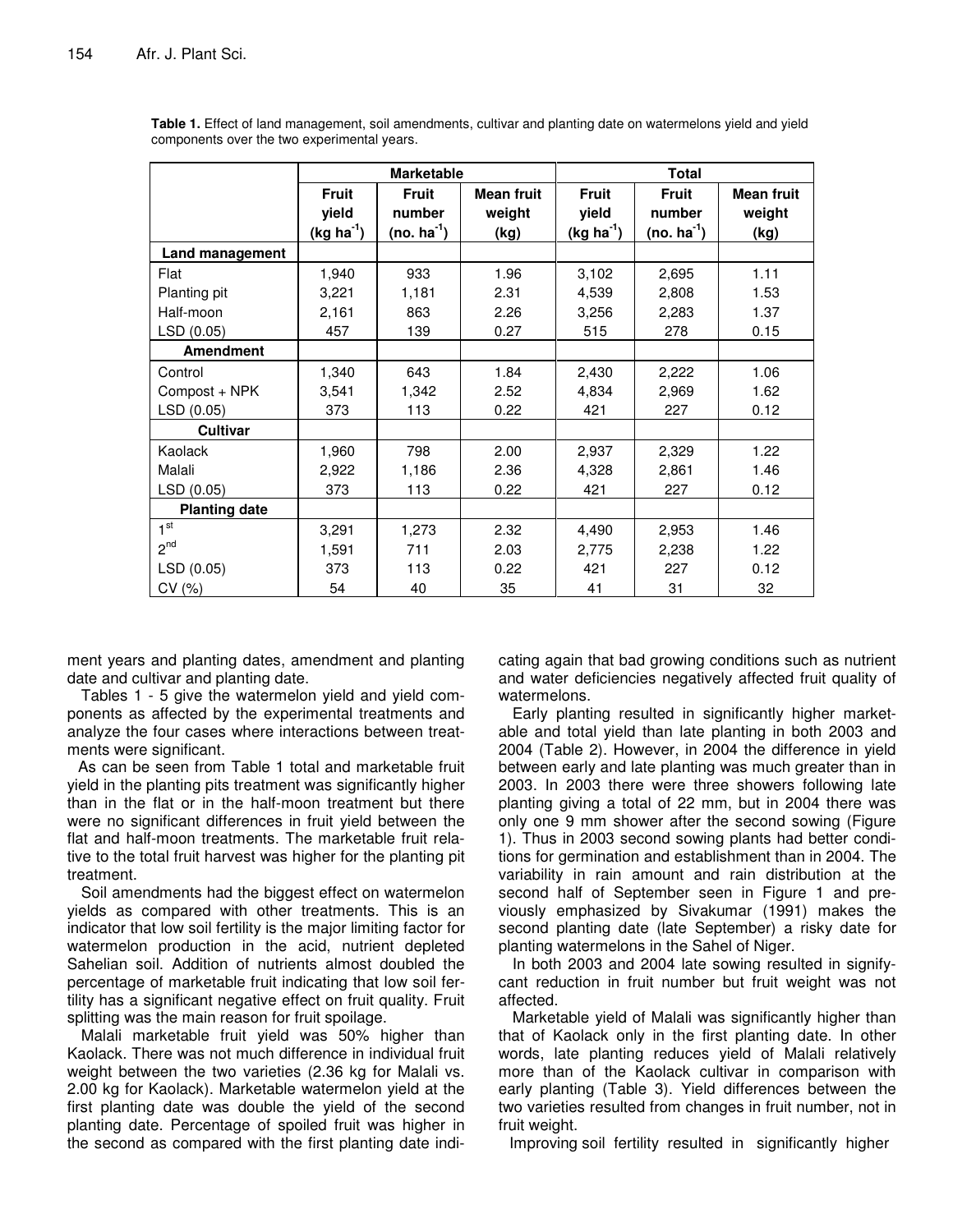|      |                      |                                      | <b>Marketable</b>                         |                                     | Total                                     |                                           |                                     |  |  |
|------|----------------------|--------------------------------------|-------------------------------------------|-------------------------------------|-------------------------------------------|-------------------------------------------|-------------------------------------|--|--|
| Year | <b>Planting date</b> | <b>Fruit</b><br>yield<br>$(kg ha-1)$ | <b>Fruit</b><br>number<br>$(no. ha^{-1})$ | <b>Mean fruit</b><br>weight<br>(kg) | <b>Fruit</b><br>yield<br>(kg ha $^{-1}$ ) | <b>Fruit</b><br>number<br>$(no. ha^{-1})$ | <b>Mean fruit</b><br>weight<br>(kg) |  |  |
| 2003 | 4 <sup>st</sup>      | 3,045                                | 1,317                                     | 2.1                                 | 3,818                                     | 2,715                                     | 1.36                                |  |  |
|      | $2^{nd}$             | 2,022                                | 960                                       | 1.98                                | 3,086                                     | 2,479                                     | 1.23                                |  |  |
| 2004 | 1 <sup>st</sup>      | 3,537                                | 1,229                                     | 2.55                                | 5,162                                     | 3,192                                     | 1.56                                |  |  |
|      | $2^{nd}$             | 1,159                                | 463                                       | 2.08                                | 2,463                                     | 1,996                                     | 1.21                                |  |  |
|      | LSD(0.05)            | 602                                  | 168                                       | ΝS                                  | 718                                       | 360                                       | <b>NS</b>                           |  |  |

**Table 2.** Effect of year and planting date on marketable and total watermelon harvest indicators averaged over land management, cultivar and soil amendments applied.

**Table 3**. Effect of cultivar and planting date on marketable and total watermelon harvest indicators averaged over land management, year and soil amendments applied.

|                 |                         |                                                 | <b>Marketable</b>                                 |                              | <b>Total</b>                         |                                                   |                                     |  |
|-----------------|-------------------------|-------------------------------------------------|---------------------------------------------------|------------------------------|--------------------------------------|---------------------------------------------------|-------------------------------------|--|
| <b>Cultivar</b> | <b>Planting</b><br>date | <b>Fruit</b><br>vield<br>(kg ha <sup>-1</sup> ) | <b>Fruit</b><br>number<br>(no. ha <sup>-1</sup> ) | Mean fruit<br>weight<br>(kg) | <b>Fruit</b><br>vield<br>$(kg ha-1)$ | <b>Fruit</b><br>number<br>(no. ha <sup>-1</sup> ) | <b>Mean fruit</b><br>weight<br>(kg) |  |
| Kaolack         | ⊣st                     | 2,563                                           | 985                                               | 2.22                         | 3,573                                | 2,610                                             | 1.33                                |  |
|                 | $2^{nd}$                | 1,357                                           | 610                                               | 1.77                         | 2,300                                | 2,048                                             | 1.1                                 |  |
| Malali          | ⊣ st                    | 4,019                                           | 1,560                                             | 2.43                         | 5,407                                | 3,296                                             | 1.58                                |  |
|                 | n <sub>q</sub>          | 1,825                                           | 813                                               | 2.29                         | 3,249                                | 2,427                                             | 1.34                                |  |
|                 | LSD (0.05)              | 527                                             | 160                                               | ΝS                           | 595                                  | ΝS                                                | <b>NS</b>                           |  |

**Table 4.** Effect of land management and soil amendment on marketable and total watermelon harvest indicators averaged over cultivar, planting date and year.

|              |               |                                           | <b>Marketable</b>                      |                                     | Total                                |                                        |                                     |  |  |
|--------------|---------------|-------------------------------------------|----------------------------------------|-------------------------------------|--------------------------------------|----------------------------------------|-------------------------------------|--|--|
| Land man.    | Amendment     | <b>Fruit</b><br>yield<br>(kg ha $^{-1}$ ) | <b>Fruit</b><br>number<br>$(no. ha-1)$ | <b>Mean fruit</b><br>weight<br>(kg) | <b>Fruit</b><br>yield<br>$(kg ha-1)$ | <b>Fruit</b><br>number<br>$(no. ha-1)$ | <b>Mean fruit</b><br>weight<br>(kg) |  |  |
| Flat         | Control       | I.319                                     | 713                                    | 1.73                                | 2,416                                | 2.416                                  | 0.96                                |  |  |
|              | Compost + NPK | 2,561                                     | 1,153                                  | 2.18                                | 3,789                                | 2,975                                  | 1.27                                |  |  |
| Planting pit | Control       | l.423                                     | 644                                    | 1.81                                | 2,552                                | 2.241                                  | 1.1                                 |  |  |
|              | Compost + NPK | 5,019                                     | 1,719                                  | 2.82                                | 6,526                                | 3,375                                  | 1.97                                |  |  |
| Half-moon    | Control       | 1,278                                     | 572                                    | 1.97                                | 2,323                                | 2,009                                  | 1.12                                |  |  |
|              | Compost + NPK | 3.044                                     | 1,153                                  | 2.56                                | 4,189                                | 2,556                                  | 1.63                                |  |  |
|              | LSD (0.05)    | 646                                       | 196                                    | ΝS                                  | 729                                  | <b>NS</b>                              | 0.211                               |  |  |

marketable yields in the three soil management treatments (Table 4). The effect of improved nutrition was more pronounced in the planting pit treatment than in the other two treatments. There was no significant difference in marketable yield between the flat and the half-moon soil management treatments. Adding soil amendments led to a decrease of 10 - 25% in number of spoiled fruit, contributing to increased marketable yields. Improving soil fertility (amendments) increased marketable yield in the second planting date more than in the first (Table 5). This shows that improved soil fertility can help watermelons overcome to some extent the effects of water deficiency that were apparent for the second planting

## date.

In summary, highest watermelon marketable yields (8.2 tons ha<sup>-1</sup>) were obtained when seeds were sown at the beginning of September, in planting pits with 500 g compost and 24 g of 15-15-15 using the Malali cultivar (Figure 3).

## **Fruit quality**

Improved soil fertility had no significant effect on Total Soluble Solids (TSS) of the Malali cultivar but it significantly increased the TSS of the Kaolack cultivar (Table 6). Other works confirm the fact that watermelon TSS is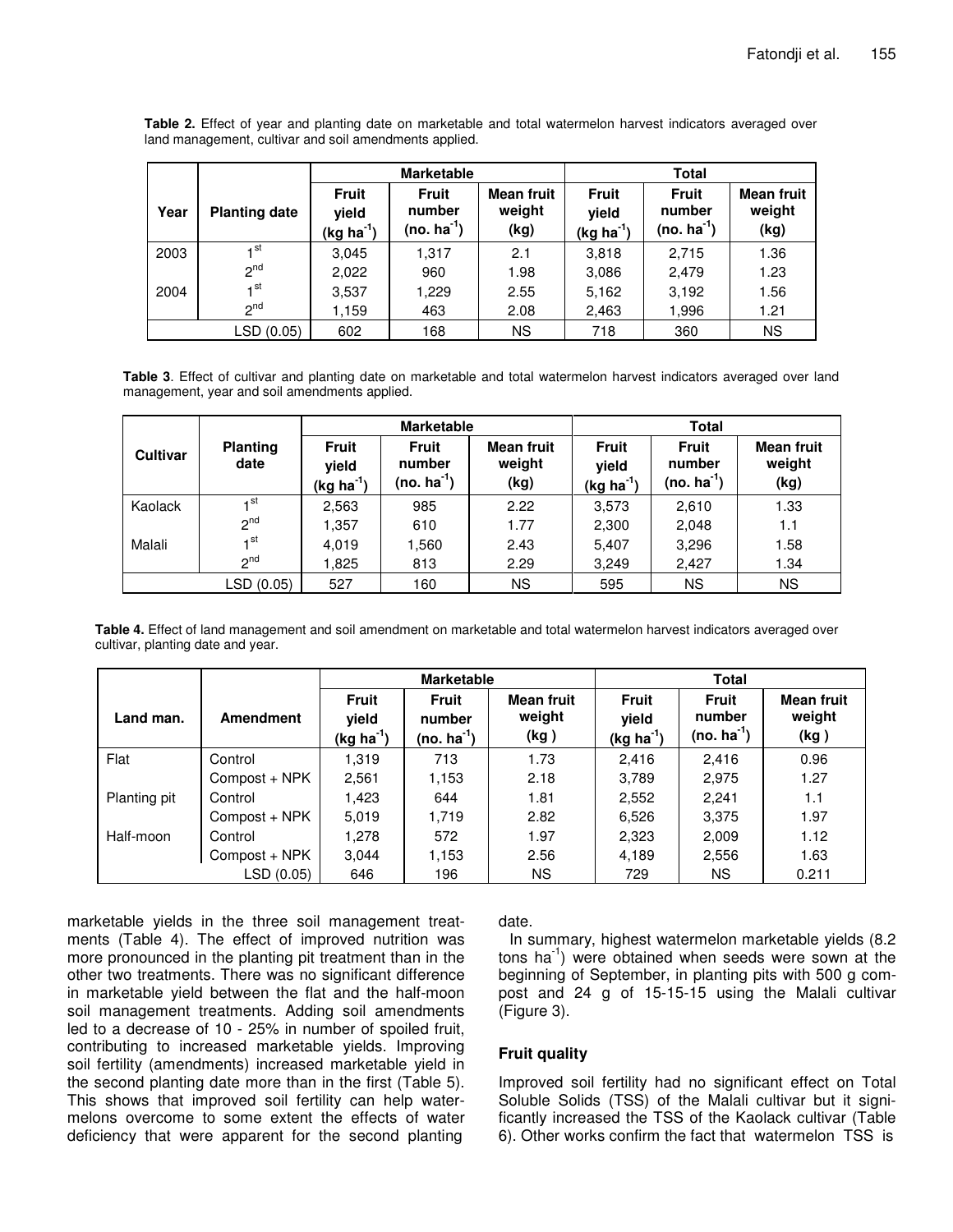|                  |                         |                                                 | <b>Marketable</b>                          |                                     | Total                                           |                                            |                                     |  |  |  |
|------------------|-------------------------|-------------------------------------------------|--------------------------------------------|-------------------------------------|-------------------------------------------------|--------------------------------------------|-------------------------------------|--|--|--|
| <b>Amendment</b> | <b>Planting</b><br>date | <b>Fruit</b><br>yield<br>(kg ha <sup>-1</sup> ) | <b>Fruit</b><br>number<br>(no. $ha^{-1}$ ) | <b>Mean fruit</b><br>weight<br>(kg) | <b>Fruit</b><br>vield<br>(kg ha <sup>-1</sup> ) | <b>Fruit</b><br>number<br>(no. $ha^{-1}$ ) | <b>Mean fruit</b><br>weight<br>(kg) |  |  |  |
| Control          | ⊣ st                    | 1.847                                           | 840                                        | 1.96                                | 2,903                                           | 2.454                                      | 1.14                                |  |  |  |
|                  | <sup>nd</sup>           | 834                                             | 446                                        | 1.71                                | 1,958                                           | 1,990                                      | 0.97                                |  |  |  |
| Compost + NPK    | $\mathbf{1}$ st         | 4,735                                           | 1.706                                      | 2.69                                | 6,078                                           | 3,452                                      | 1.77                                |  |  |  |
|                  | <sup>nd</sup>           | 2,347                                           | 977                                        | 2.35                                | 3,591                                           | 2,485                                      | 1.48                                |  |  |  |
| LSD(0.05)        |                         | 527                                             | 160                                        | ΝS                                  | 595                                             | 321                                        | ΝS                                  |  |  |  |

**Table 5.** Effect of soil amendment and planting date on marketable and total watermelon yields and yield components averaged over land management, cultivar and year.



**Figure 3.** Effect of land management and soil amendments on marketable yields of two watermelon cultivars planted on the 1<sup>st</sup> and on the 21<sup>st</sup> of September. (Values are average of two experimental years. – pl. date = planting date).

| <b>Amendment</b> | <b>Cultivar</b> | TSS (%) |
|------------------|-----------------|---------|
| Control          | Kaolack         | 7.49    |
|                  | Malali          | 7.48    |
| Compost + NPK    | Kaolack         | 9.01    |
|                  | Malali          | 7.93    |
| LSD (0.05)       |                 | 0.73    |

**Table 6.** Effect of amendment and variety on TSS averaged over two years.

not affected by treatments such as irrigation or fertilization (Hegde, 1988). Kaolack had a higher percentage of spoiled fruit than Malali (Tables 1 and 3). Fruit cracking was the main reason for fruit spoilage. Malali has a thicker and harder rind than Kaolack and this might have been the reason for less cracking in the Malali cultivar (Sugiyama et al., 1999)

#### **Physiological aspects**

Leaves plus stems dry weight (averaged over 2 years) in the various treatments is given in Table 7. As expected, plants receiving amendments were bigger than plants with no amendments, a symptom of the low fertility status of the soil. The shoot dry weight of Malali was signifycantly higher than that of Kaolack.

The effect of land management, soil amendment, cultivar and planting date on days to first fruit and on days to first harvest is presented in Table 8.

Soil management without amendments had no effect on these two parameters. Soil amendments reduced the time to first harvest by almost 20 days as compared with no amendments. Kaolack produced fruit earlier and matured earlier than Malali. Late planting increased the time to first harvest as compared with early planting.

Data from tables 7 and 8 can explain the superiority of the cultivar Malali over Kaolack. Fruits started to develop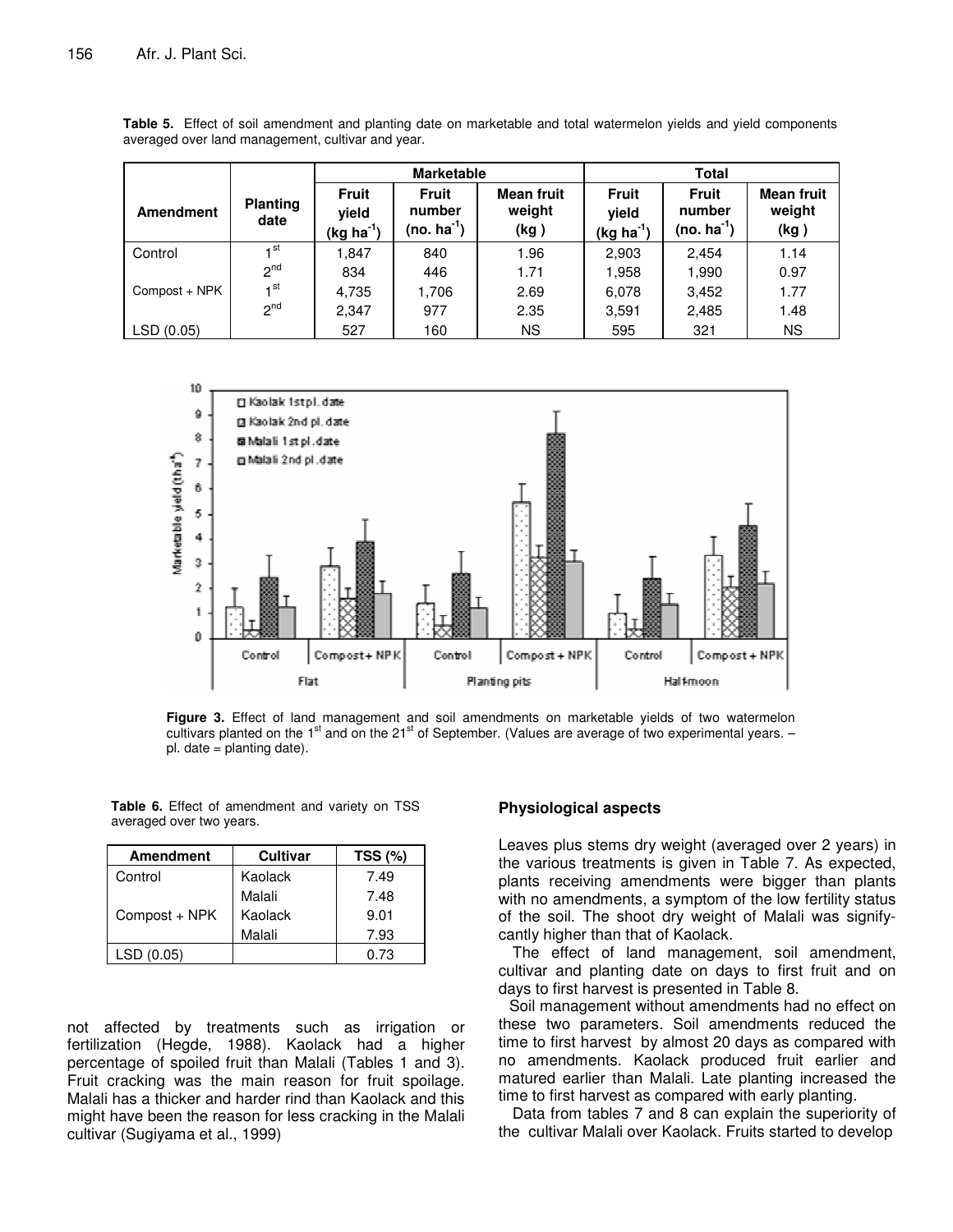

**Figure 4.** Specific root length in the Flat, Planting pit (Pl\_Pit) and Half-moon treatment down to a depth of 2 meters at the end of the 2004/2005 season. Values are average of the plus and minus amendment treatments.

| <b>Table 7.</b> Effect of land management, soil |  |  |  |  |  |  |
|-------------------------------------------------|--|--|--|--|--|--|
| amendments, cultivar and planting date on dry   |  |  |  |  |  |  |
| weight of watermelons leaves and stems averaged |  |  |  |  |  |  |
| over two years.                                 |  |  |  |  |  |  |

|                        | <b>Leaves and stems</b><br>dry weight (kg ha <sup>-1</sup> ) |
|------------------------|--------------------------------------------------------------|
| <b>Land management</b> |                                                              |
| Flat                   | 127                                                          |
| <b>Planting pit</b>    | 157                                                          |
| Half-moon              | 148                                                          |
| LSD (0.05)             | 21                                                           |
| <b>Amendment</b>       |                                                              |
| Control                | 117                                                          |
| Compost + NPK          | 171                                                          |
| LSD (0.05)             | 17                                                           |
| <b>Cultivar</b>        |                                                              |
| Kaolack                | 119                                                          |
| Malali                 | 169                                                          |
| LSD (0.05)             | 17                                                           |
| <b>Planting. date</b>  |                                                              |
| 1 <sup>st</sup>        | 162                                                          |
| $2^{nd}$               | 126                                                          |
| LSD (0.05)             | 17                                                           |
| CV (%)                 | 42                                                           |

**Table 8.** Effect of amendment, cultivar and planting date on days to first fruit set and first harvest of watermelon during the 2004 - 2005 seasons

|                      | Days to            |                      |  |  |  |  |
|----------------------|--------------------|----------------------|--|--|--|--|
|                      | <b>First fruit</b> | <b>First harvest</b> |  |  |  |  |
| <b>Amendment</b>     |                    |                      |  |  |  |  |
| Control              | 46                 | 106                  |  |  |  |  |
| Compost +NPK         | 40                 | 87                   |  |  |  |  |
| LSD (0.05)           | 1.4                | 4.8                  |  |  |  |  |
| <b>Cultivar</b>      |                    |                      |  |  |  |  |
| Kaolack              | 41                 | 95                   |  |  |  |  |
| Malali               | 44                 | 98                   |  |  |  |  |
| LSD (0.05)           | 1.4                | 4.8                  |  |  |  |  |
| <b>Planting date</b> |                    |                      |  |  |  |  |
| 1 <sup>st</sup>      | 44                 | 94                   |  |  |  |  |
| 2 <sup>nd</sup>      | 42                 | 99                   |  |  |  |  |
| LSD (0.05)           | 1.4                | 4.8                  |  |  |  |  |
| CV(%)                | 8.2                | 12.3                 |  |  |  |  |

earlier in Kaolack than in Malali. They probably became a strong sink for photosynthates resulting in cessation of shoots leaf area expansion. Malali on the other hand started to produce fruit later allowing the canopy to deve-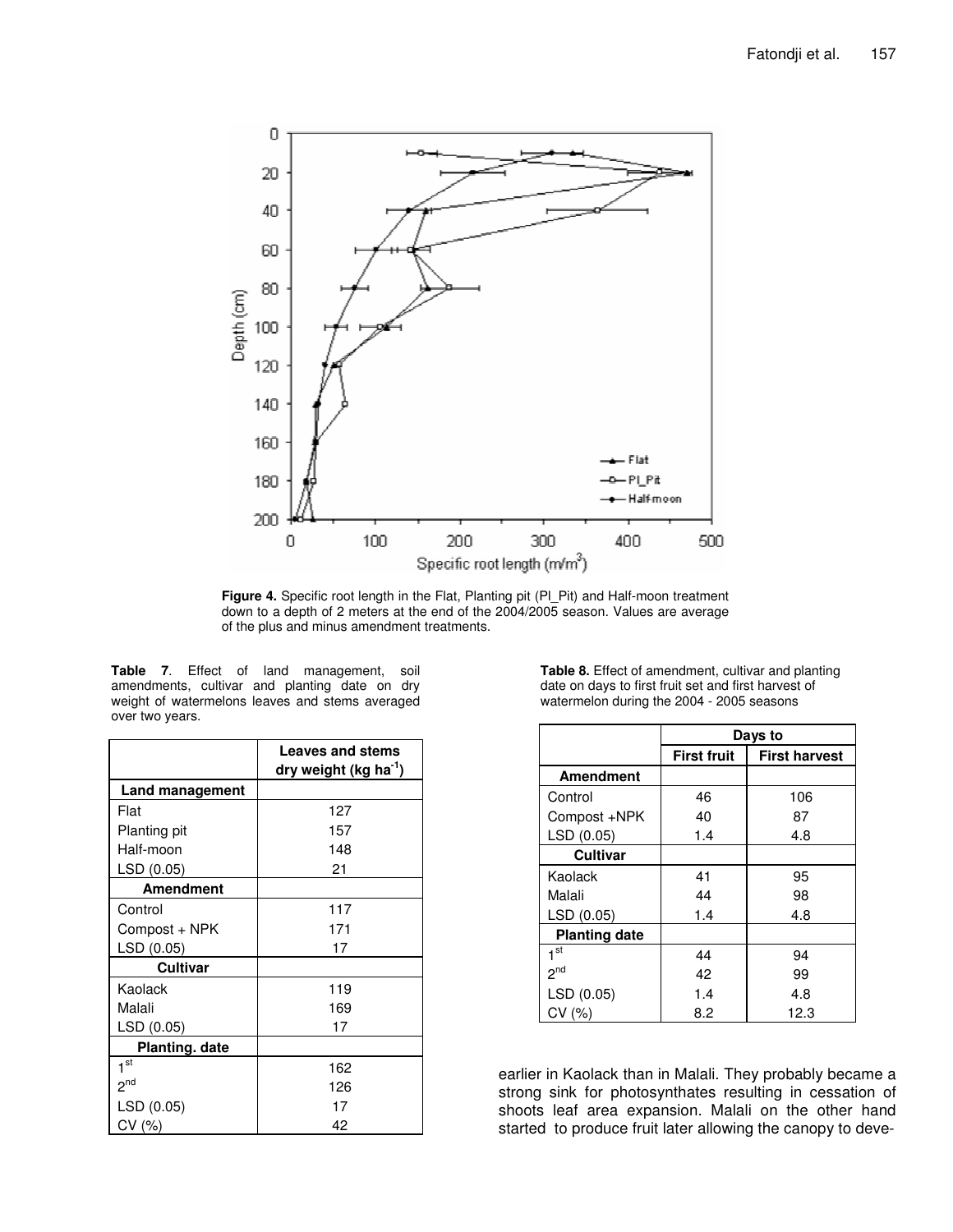

**Figure 5.** Total N content at harvest as affected by land and fertility management; Sadore January 2004 (PI\_Pit = planting pit; ctrl = control; compost = compost + NPK)

lop. The larger leaf area of Malali allowed the production of more fruit biomass as compared with Kaolack.

Specific root length by soil depth in three land management treatments is given in Figure 4. In the three land management treatments watermelon roots could be found at a depth of 200 cm. However it is doubtful whether the small volume of roots at this depth had a significant contribution to water exploitation by the plants.

Soil fertility induced root development. In the Flat and Half-moon treatments most soil fertility was concentrated in the upper 20 cm (Figures 5 and 6) and this is where the bulk of roots have developed. In the planting pit treatment both P and total N where higher at 40 cm depth (Figures 5 and 6) as compared with the other two land management treatments. This fact provides an explanation for the significantly higher specific root length at the depth of 40 cm in the planting pit treatment as compared with the other two land management treatments (Figure 4).

In the Half-moon treatment both P and total N were leached more than in the Flat treatment (Figures 5 and 6). This indicates that water-harvesting techniques in the sandy-nutrient deficient, low pH soils of the Sahel might negatively affect crop yields through leaching of essential nutrients. Deep placement of compost and fertilizers thus allows greater development of roots to a depth of 80 cm. This should result in a much higher exploitation of water stored in the soil as well as nutrients as compared with shallow placement of nutrients.

The results given in Figures 4 - 6 can explain the significantly higher yields of the combined Planting pit-amendment treatment over the combined Flat-amendment or the combined Half moon-amendment treatments shown in Table 4 (5.0, 3.0 and 2.6 tons ha $^{-1}$  respectively).

These results might also explain the high performance of millet and sorghum planted in the Sahel in zaï pits (Fatondji et al., 2006).

## **Conclusions**

This study has laid down a series of principles for production of watermelons on stored rainwater in the sandy acid soils of the Sahel.

Watermelons should be planted no later than the 1<sup>st</sup> of September towards the end of the rainy season. The amount of rain at the beginning of September can be substantial, supporting good germination and crop establishment.

Nutrition is the main limiting factor for watermelons production in the sandy acid soils of Niger. Soil enrichment with a combination of compost and fertilizers results in a significant increase in yield.

Nutrient placement is crucial. Deep placement (20 cm) results in greater root development in deeper soil layers that probably leads for better exploitation of stored rainwater and of plant nutrients. The application of compost and fertilizers in planting pits one to two months before sowing allows for some decomposition of the compost by soil termites (Hassan, 1996, Fatondji et al., 2006) and for leaching soluble nutrients to greater depth to support root development. The end result is much higher yield as compared with other methods of amendment placement. Spot application leads to savings of compost and fertilezers. Thus in these trials we used only 60 kg ha $^{-1}$  of the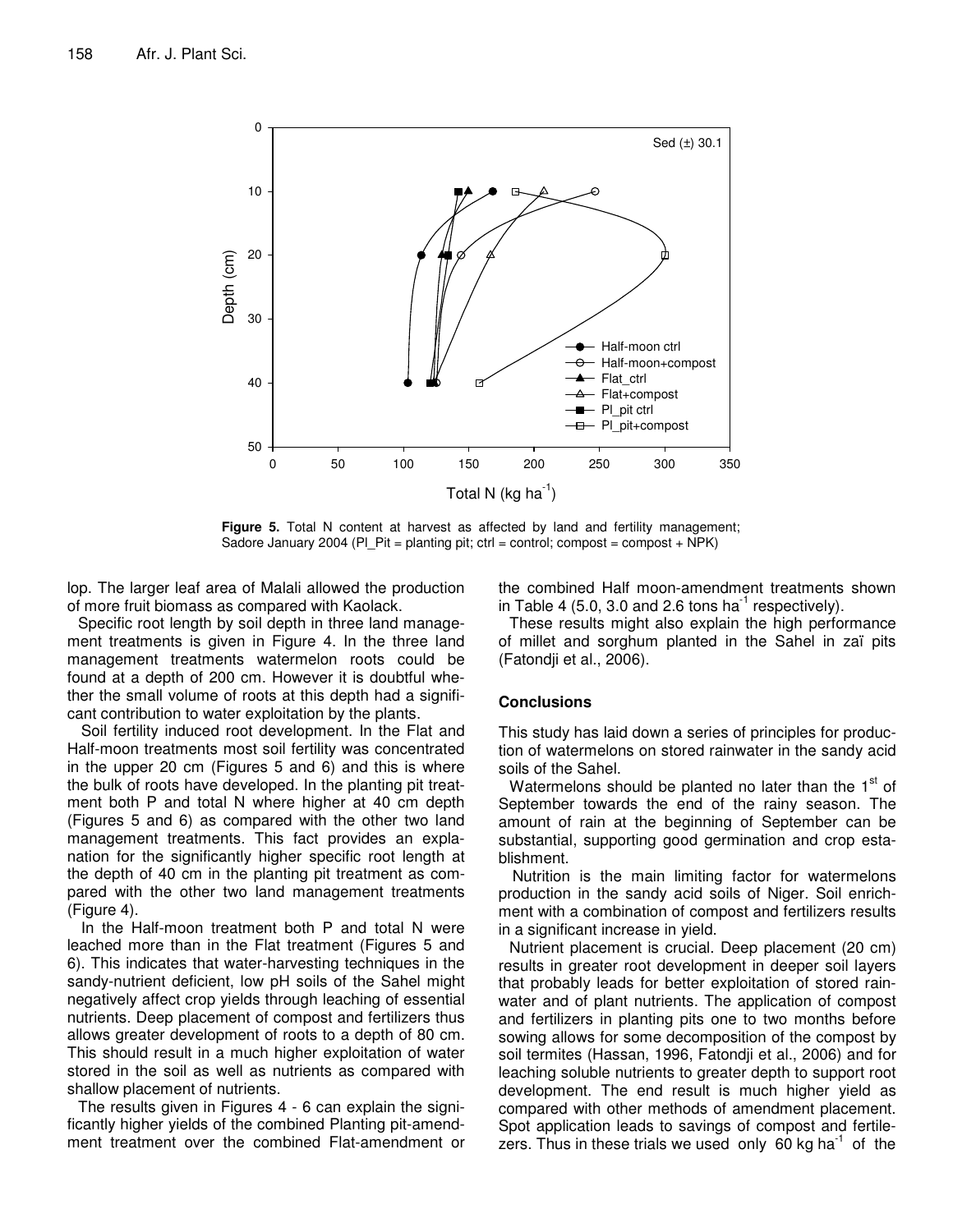

**Figure 6.** Soil Bray 1 P content at harvest as affected by land and fertility management; Sadore January 2004 (PI\_Pit = planting pit; ctrl = control; compost = compost + NPK).

complete fertilizer 15-15-15 and 1.25 tons ha $^{-1}$  of composted cow manure.

Varieties react differently when produced on stored rainwater. The Malali cultivar produced at the early sowing season much higher yields than the Kaolack cultivar. However, this cultivar could not express its advantages when watermelons were planted later in the season. It seems that late maturing varieties like Malali can develop a larger leaf area than early maturing varieties that enables them to carry a heavier fruit load.

There is a need to look for varieties (and perhaps treatments) with less fruit spoilage. On the average only 40% of the fruit produced was suitable for marketing.

#### **ACKNOWLEDGMENTS**

This study was supported by the Finnish Ministry of Foreign Affairs within the framework of their sponsorship of IPALAC (The International Program for Arid Land Crops). We would like to thank Mr. Moustapha Amadou and Mr. Saidou Abdoussalam for their technical support.

#### **REFERENCES**

- Bray RH, Kurtz LT (1945). Determination of total, organic, and available forms of phosphorus in soils. Soil Sci. 59:39-45
- Bremner JM, Mulvaney CS (1982). Nitrogen total. *In* A. L. Page, (ed.) Methods of soil analysis. Part 2. 2<sup>nd</sup> Edition. Agron. Monogr. 9. ASA and SSSA. Madison, WI. pp. 595-624
- Fatondji D, Martius C, Bielders CL, Vlek PLG, Bationo A, Gerard B (2006). Effect of planting technique and amendment type on pearl millet yield, nutrient uptake, and water use on degraded land in Niger. Nutrient Cycling in Agroecosystems 72: 203-217

GENSTAT ® 9 release 1 (Lawes Agricultural Trust, 2006), VSN International, Wilkinson House Jordan Hills Road Oxford, UK

- Hassan A (1996). Improved traditional planting pits in the Tahoua department, Niger. An example of rapid adoption by farmers In: Reij C., Scoones I., and Toulmin, C. Sustaining the Soil. Indigenous Soil and Water Conservation in Africa. Earthscan Publication, London, pp.56-61.
- Hegde DM (1988). Effect of irrigation and nitrogen fertilization on yield, quality, N uptake and water use of watermelon (*Citrullus lanatus*). Indian J. Agric. Sci. 58: 444-448
- Manske G (1997). Manual of methods to study wheat roots in the field. Root length density, root hairs and mycorrhizal infection, CIMMYT 1997
- Maynard (2001) DN An introduction to the watermelon. In: Watermelons Characteristics, Production, and Marketing. (Editor D.N. Maynard). ASHS Press Alexandria, VA, pp 9-20.
- National Research Council (2008). Lost Crops of Africa. Vol.III, Fruits. Washington D,C, The National Academic Press
- Newman EI (1966). A method of estimating the total length of root in a sample. Journal of Applied Ecology. 3: 139-145.
- Pala M, Harris HC, Ryan J, Makbout R, Dozom S (2000). Tillage system and stable management in a Mediterranean-type environment in relation to crop yield and soil moisture. Exp. Agric. 36: 223-242.
- Reij C, Scoones I, Toulimn C (1996). Sustaining the Soil. Indigenous Soil and Water Conservation in Africa. International Institute for Environment and Development. Earthscan Publications Ltd., London
- Simonne E, Dukes M, Hochmuth R, Hochmuth G, Studstill D, Davis W (2004). Long term effects of fertilizers and irrigation: Recommendations on watermelon yield and soil nitrate levels in Florida's sandy soils. International water and irrigation 24: 22-24
- Sivakumar MVK (1991). Drought Spells and Drought Frequencies in West Africa. Research Bulletin no. 13. Patancheru, Andhra Pradesh, India. ICRISAT. p. 181.
- Sugiyama K, Kanno T, Morishita M, Iwanaga Y (1999). Relationship between rind hardness and rind tissue structure in watermelon. J. Japanese Soc. Hort. Sci*.* 68: 108-116.
- Viehmeyer FJ (1929). An improved soil-sampling tube. Soil Sci. 27, 147-152.
- Wehner TC, Shetty NV, Elmestron GW (2001). In: D.N. Maynard (ed.) Watermelons Characteristics, Production, and Marketing. ASHS